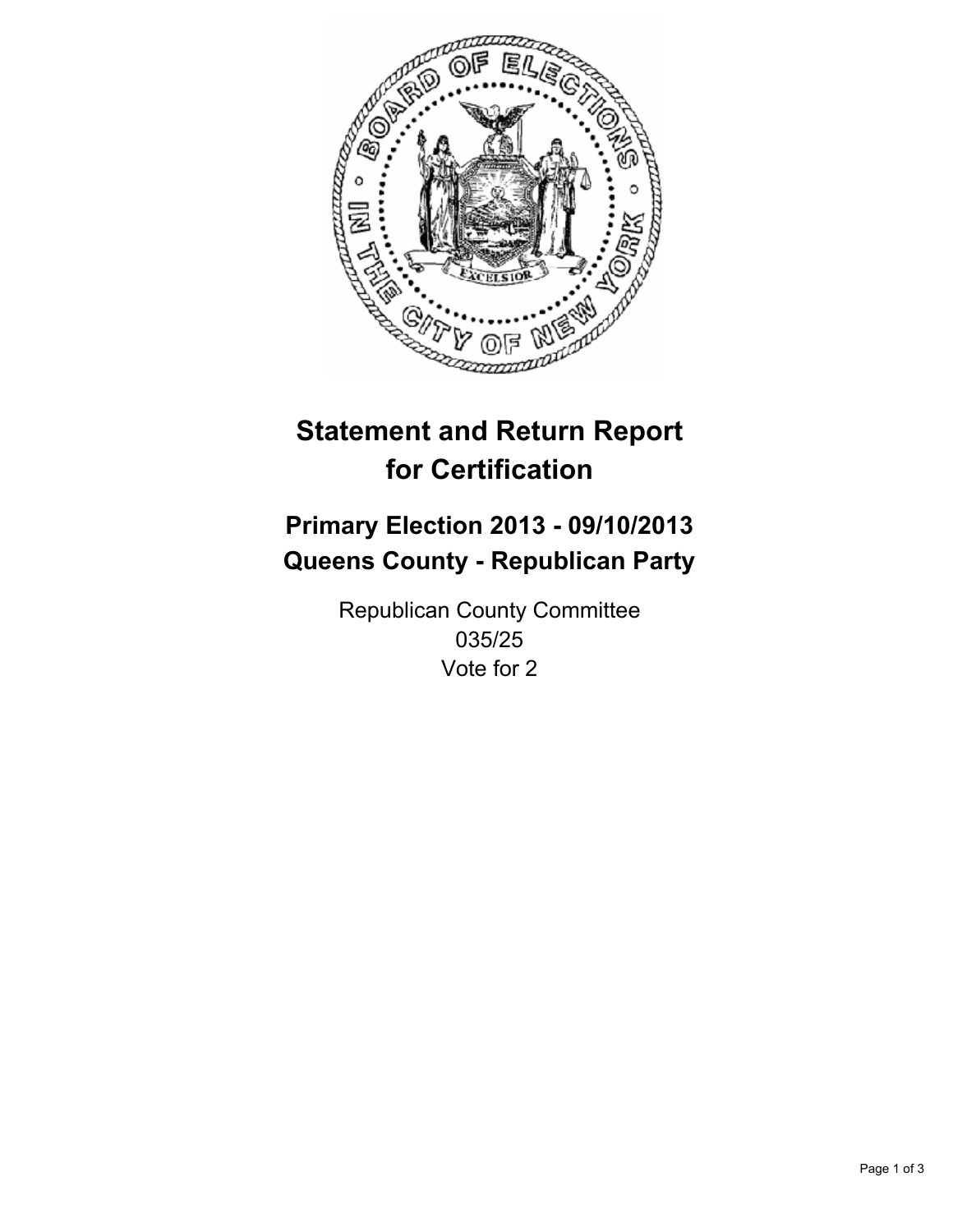

## **Assembly District 25**

| 0        |
|----------|
| 0        |
| 0        |
| 0        |
| $\Omega$ |
| 8        |
| 8        |
| 12       |
| 3        |
| 31       |
|          |